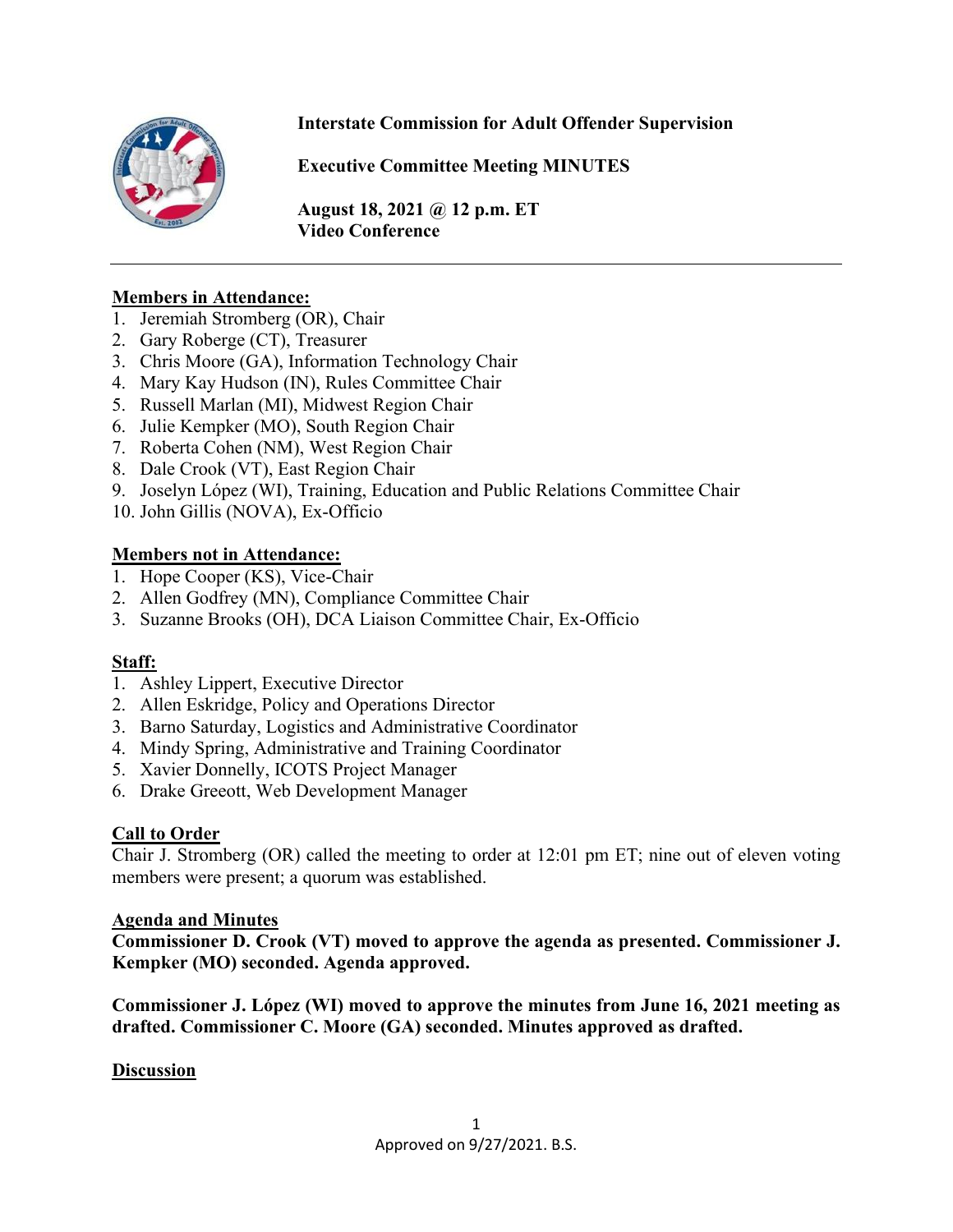*Compliance Committee report:* Executive Director A. Lippert stated that currently there were no outstanding compliance matters. She added that the Compliance Committee had not met since the last Executive Committee meeting.

*DCA Liaison Committee report:* Executive Director A. Lippert stated that the DCA Liaison Committee was meeting on August 31. The committee invited new DCAs to attend the meeting for a formal meet and greet. At this meeting, the committee would evaluate the Roundtable on Retaking and identify ways to engage participants, provide feedback on the discretionary retaking ICOTS enhancement as requested by the Technology Committee, and discuss the Q2 of the Dashboard Program. She added that the committee completed the Q1 Dashboard Program rollout. Only the Midwest Region DCAs had full participation.

Executive Director A. Lippert stated that DCA Mark Patterson (OR) agreed to fill the role of West Region DCA chair.

*Finance Committee Report:* Commissioner G. Roberge (CT) stated that the Commission just started a new fiscal year, and it was too early to report on its financials. The Commission successfully completed its annual financial audit. The auditor's report came back clean and unmodified.

The Commission's Vanguard investment account had \$2,400,000 and the Commission's savings account had \$1,500,000.

The Finance Committee will meet next week to review changes to the Commission's annual dues table associated with the latest census results. In addition, the committee will review the audit report, FY 2021 financials, and FY 2022 projected expenditures.

Chair J. Stromberg (OR) noted that the Commission received clean and unmodified report every year during his time in the office and thanked Treasurer Roberge and Executive Director Lippert for their excellent management of the Commission's finances.

Executive Director A. Lippert stated that the dues assessment formula in use since 2002 was outlined in the Rule 2.103: *((State Population/US Population) + (State Offender Transfers/Total US Offender Transfers))/2.* 

In 2002, calculations relied on population data from the US Census Bureau and the US Department of Commerce. In addition, the Commission incorporated a population estimate for compact offenders. At that time, there were additional estimates and adjustments for territory data due to incomplete information. As applied, the formula produced results for all states that were subsequently divided into five tiers.

In 2008, the Executive Committee added an additional tier for the US Virgin Islands per an ad hoc finance committee finding. This tiering distribution continued uninterrupted with an adjustment in dues calculation based on population figures from the 2010 decennial Census through FY 2022's assessment.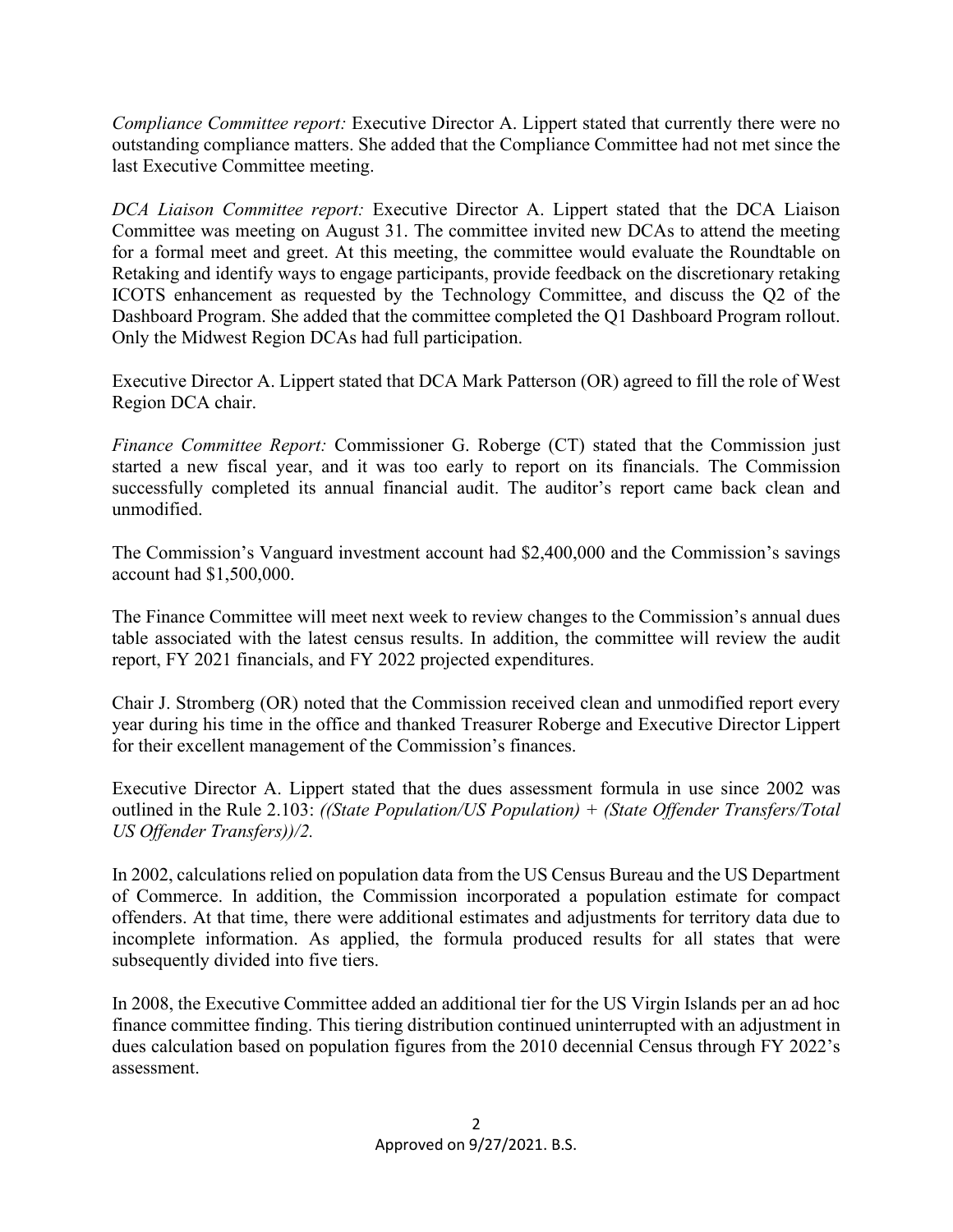The 2020 decennial Census provided an opportunity to update state populations and evaluate any resulting change in individual as well as Commission-wide funding totals. Based on this data, the following individual state tier changes:

- Idaho increases from Tier 2 to Tier 3;
- Tennessee increases from Tier 3 to Tier 4;
- Michigan decreases from Tier 4 to Tier 3; and,
- Florida increases from Tier 5 to Tier 6.

FY 2021 dues are recorded at \$1,516,253.26 in revenue. Under the proposed FY 2023 dues scenario using the newest decennial Census figures, total revenue increases to \$1,532,298.30, a change of slightly more than one percent.

To set a good practice moving forward, the national office recommends recording the assessment calculation in 05-2004 Administrative Policy on Dues Assessment & Enforcement.

Executive Director A. Lippert noted that since the formula was set by the rule, there was no action taken in 2010 and no action was requited from the Executive Committee at this time.

The committee was in favor of adding *Section D. Assessment* to the policy. The committee decided to add the *dues ration range* table to the policy as an appendix.

#### **D. Assessment**

- 1. Rule 2.103 outlines the formula for establishing dues obligations that uses population and offender transfer data.
- 2. Population and offender transfer numbers shall be updated decennially by respectively utilizing completed Census data and an annualized snapshot of offender transfer data from the electronic data system.
- 3. As authorized by the Executive Committee, states shall be classified in dues tiers based on the formula and assessed accordingly.

| <b>Tier</b> | <b>Dues Ratio Range</b>        |
|-------------|--------------------------------|
| One         | Less than .001                 |
| Two         | Between .0011 and .00899       |
| Three       | Between .009 and .02499        |
| Four        | <b>Between .025 and .03999</b> |
| Five        | <b>Between .04 and .05999</b>  |
| Six         | Anything .06 and up            |

 **Dues Tiers**

**Commissioner G. Roberge (CT) moved to approve the Administrative Policy 05-2004 Dues Assessment & Enforcement as amended. Commissioner D. Crook (VT) seconded. Motion approved.**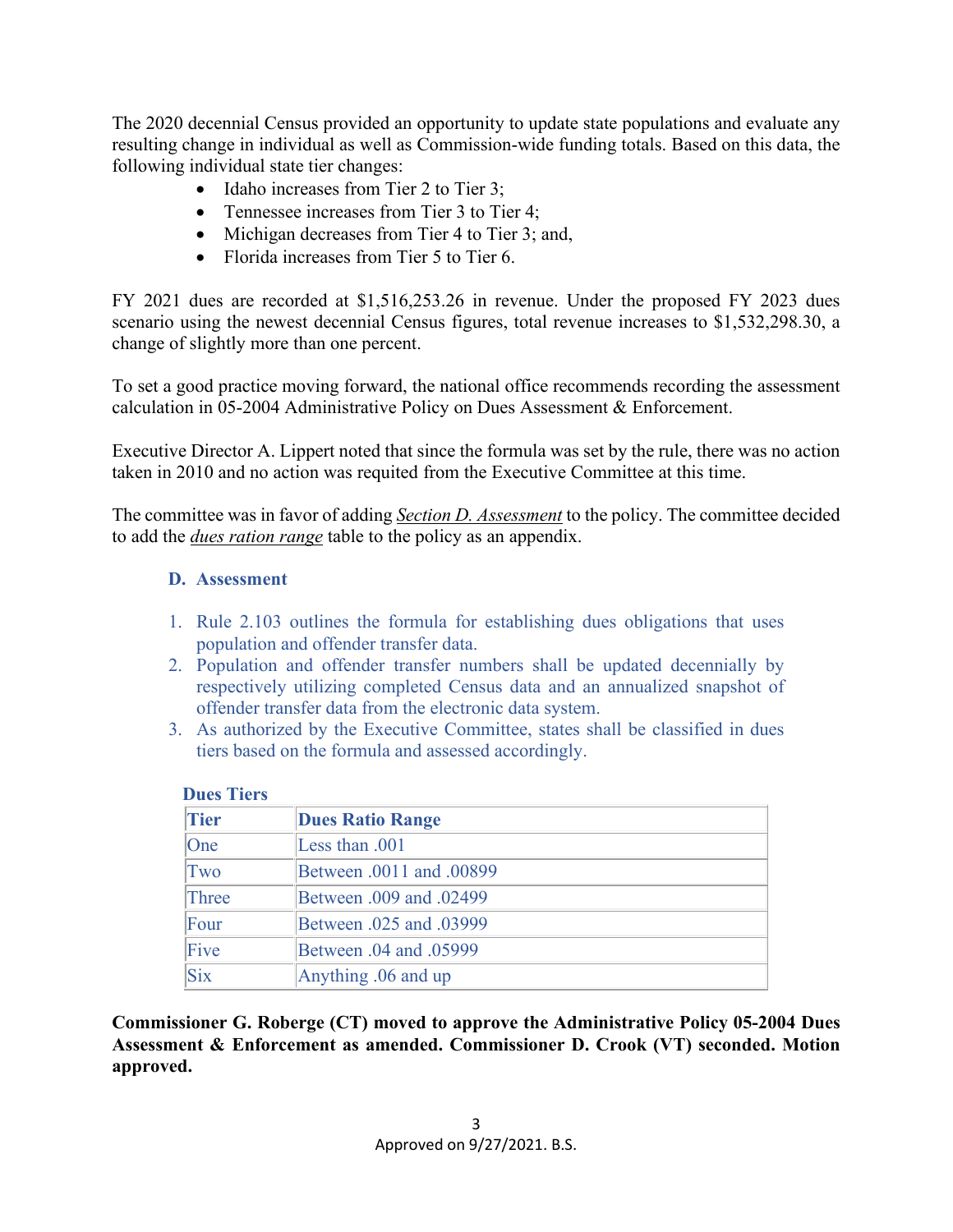*Technology Committee Report:* Commissioner C. Moore (GA) stated that the Technology Committee met on August 11 to review the warrant tracking enhancement and its cost component. The enhancement consisted of two parts:

- 1. Warrant Status Bundle \$56,565
	- oSpecial status Warrant Status: \$36,525
	- o New warrant status email notifications: \$16,500
	- oWarrant Status data fields to data export: \$3,540
- 2. New Discretionary Retaking activity \$38,625

The total cost for both enhancements was \$95,190.

If the Commission votes to adopt a proposal to amend Rule 1.101'Resident' Definition, the cost to update ICOTS will be \$1,020.

The Technology Committee decided to present the warrant tracking enhancements as separate votes and recommend the Commission approve the warrant tracking bundle at a cost of \$56,565. The committee remained neutral on prioritizing the new discretionary retaking at a cost of \$38,625 pending additional region discussions on use of this new activity.

Executive Director A. Lippert added that the rule warrant package was not connected to the ICOTS enhancement on warrant tracking and the Commission will be voting on them separately.

Commissioner C. Moore (GA) continued that the Technology Committee also reviewed Service Level Agreement Policy for ICAOS Technology. The purpose of this policy was to ensure that ICAOS provides consistent IT service and support.

*Rules Committee Report:* Commissioner M. Hudson (IN) stated that the Rules Committee was meeting tomorrow for the last time before the Annual Business Meeting. The Rules Committee will lead the Rules & ICOTS Proposals session on September 21 and the Public Hearing on September 27.

Commissioner M. Hudson (IN) thanked the national office for putting together a PPT presentation on Rules & ICOTS proposals.

*Training Committee Report:* Commissioner J. López (WI) stated that the Training Committee had not met since the last Executive Committee meeting. She added that she would attend the American Probation and Parole Association (APPA) Training Institute this August in Boston.

*ABM Planning Workgroup Report:* Executive Director A. Lippert informed the committee that thus far, 142 people had registered to attend the virtual Annual Business Meeting. The meeting registration closes next week. She added that the national office was ready to publish the ABM Docket Book.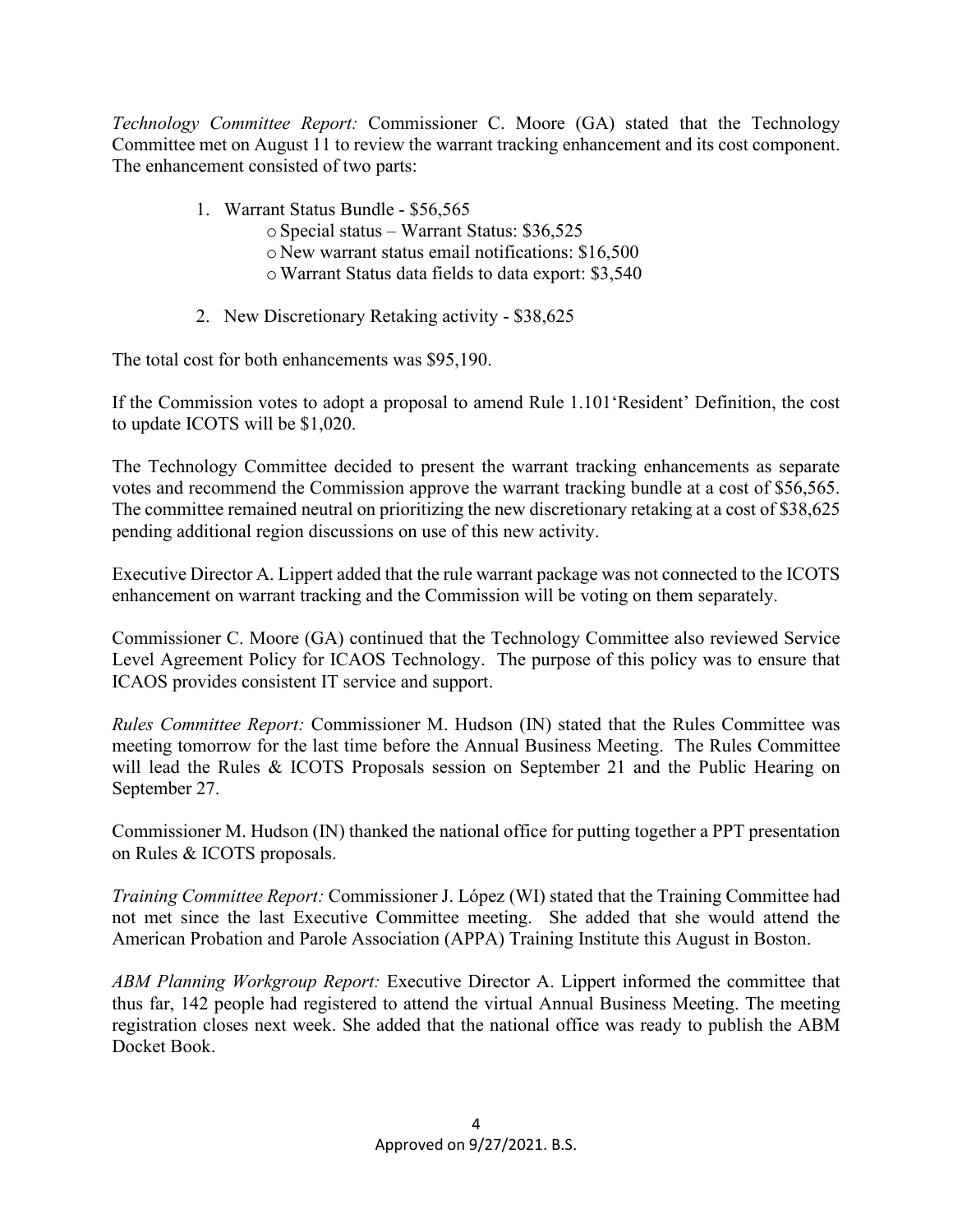Chair J. Stromberg (OR) noted that with COVID-19 Delta variant numbers rising, the Executive Committee made the appropriate decision to move the ABM to the virtual format.

*East Region Report:* Commissioner D. Crook (VT) stated the East Region met on July 13 to review changes to a proposal to amend Rule 1.101 Definition of Resident. The region did not have a quorum. The region will meet again in September.

*Midwest Region:* Commissioner R. Marlan (MI) stated that the Midwest Region met on July 22. The region will meet again in September for their ABM meeting.

*South Report:* Commissioner J. Kempker (MO) stated that she cancelled the June South Region meeting as there was no official business to discuss. The region will meet again in September. She thanked Barno Saturday for putting together the South Region Docket book report.

*West Region Report:* Commissioner R. Cohen (NM) stated that the West Region met on July 15. The region had a long discussion on new ICOTS proposals. The region will meet again in September.

*Victim Advocate Report:* Victim Advocate J. Gillis (NOVA) stated that the victim assistance email program was going well. His next project was to review and modify victim notifications and their systems, if necessary.

Commissioner M. Hudson (IN) noted that the Indiana State Council was looking into a victim notification process for community supervision offenders.

Chair J. Stromberg (OR) outlined details of Oregon's Victim Bill of Rights for meaningful participation throughout entire criminal proceedings process.

Commissioner M. Hudson (IN) will reach out to Chair Stromberg and Victim Advocate Gillis for more information.

Commissioners J. López (WI) will share Wisconsin victims' notification process with Indiana as well.

*Executive Director Report:* Executive Director A. Lippert presented her report to the committee:

At the last meeting, the Executive Committee approved to seek legal analysis of the issue of allowing offenders to return to the receiving state on a travel permit after being retaken as requested by the State of Minnesota. Legal Counsel Travis drafted an Advisory Opinion answering Minnesota's questions and offered some guidance on that practice.

Executive Director A. Lippert noted that the legal analysis was the appropriate response to Minnesota, however she advised against publishing it as a formal Advisory Opinion. She suggested the Rules Committee review the issue and determine if there was a need to address it by the full Commission.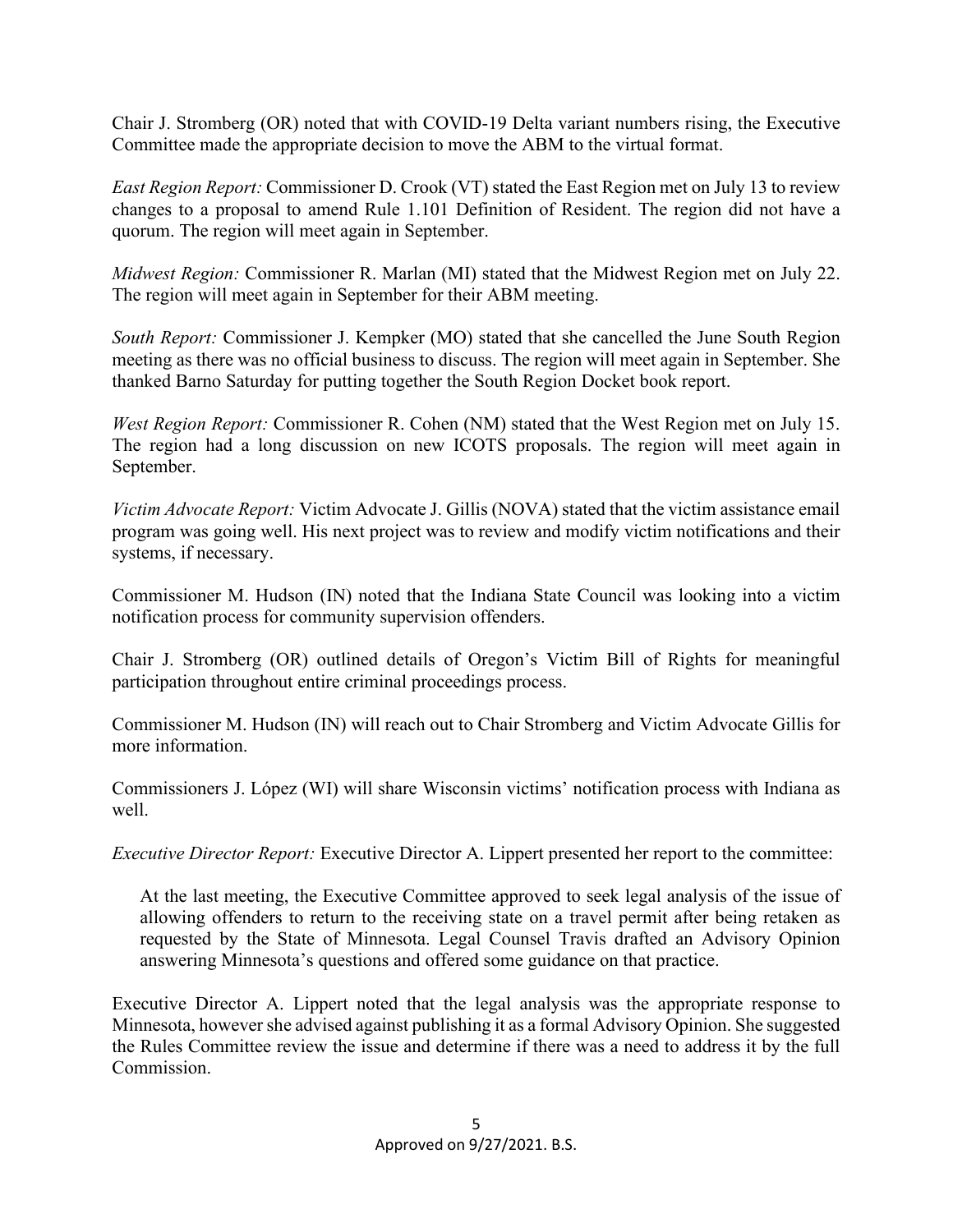Oregon, Missouri, and Connecticut agreed.

The national office will inform Minnesota of the Executive Committee's decision.

Executive Director A. Lippert presented a request from the State of Hawaii to relax enforcement measures due to increasing COVID-19 cases.

Executive Director A. Lippert noted that Hawaii's compliance standard numbers since July 1, 2021 were above 80%.

Chair J. Stromberg (OR) inquired whether the committee should deal with such requests on individual basis or take measures affecting the whole Commission. He asked the committee members to share how their states were handling the pandemic. He added that Oregon had several jails that had been hit with outbreaks and had limited offender intake.

Commissioner D. Crook (VT) was for proactive approach to deal with the pandemic issues and was against reviewing such requests on individual basis. He suggested discussing the issue at the upcoming Annual Business Meeting in September.

Commissioner C. Moore (GA) stated that Georgia was not in a state of judicial emergency and had not changed their protocols. He added that regardless of executive orders, Sheriff's Offices could shut down their operations which would impact Compact transfers. He was in favor of making a decision affecting the whole Commission.

Commissioner G. Roberge (CT) stated that Connecticut did not have any executive orders related to the pandemic and they were 100% back working from their offices.

Commissioner J. Kempker (MO) noted that all Missouri state employees were working from their offices. She expressed her support in taking measures to protect employees and clients' wellbeing and agreed to discuss the matter at the ABM.

Executive Director A. Lippert reminded the Executive Committee that they can approve Hawaii's request under the Emergency Policy. However, if they want to invoke Rule 2.111, they must go to the full Commission.

Commissioner M. Hudson (IN) stated that Indiana never adopted emergency procedures and currently was back in person 100%. She added that last time the Commission invoked Rule 2.111, many states had executive orders related to the pandemic. She encouraged the committee to look at compliance standards data and set a benchmark for invoking the rule. If the committee did not have concrete measures, the decision to implement the rule would be arbitrary. She added that if a state was in violation if Compact rules because of the pandemic, the Compliance Committee can review cases on an individual basis and always suspend the enforcement of the rules for that state based on their circumstances.

Chair J. Stromberg (OR) noted that Hawaii listed a lack of staff as the basis for their request, which was a common issue in many states.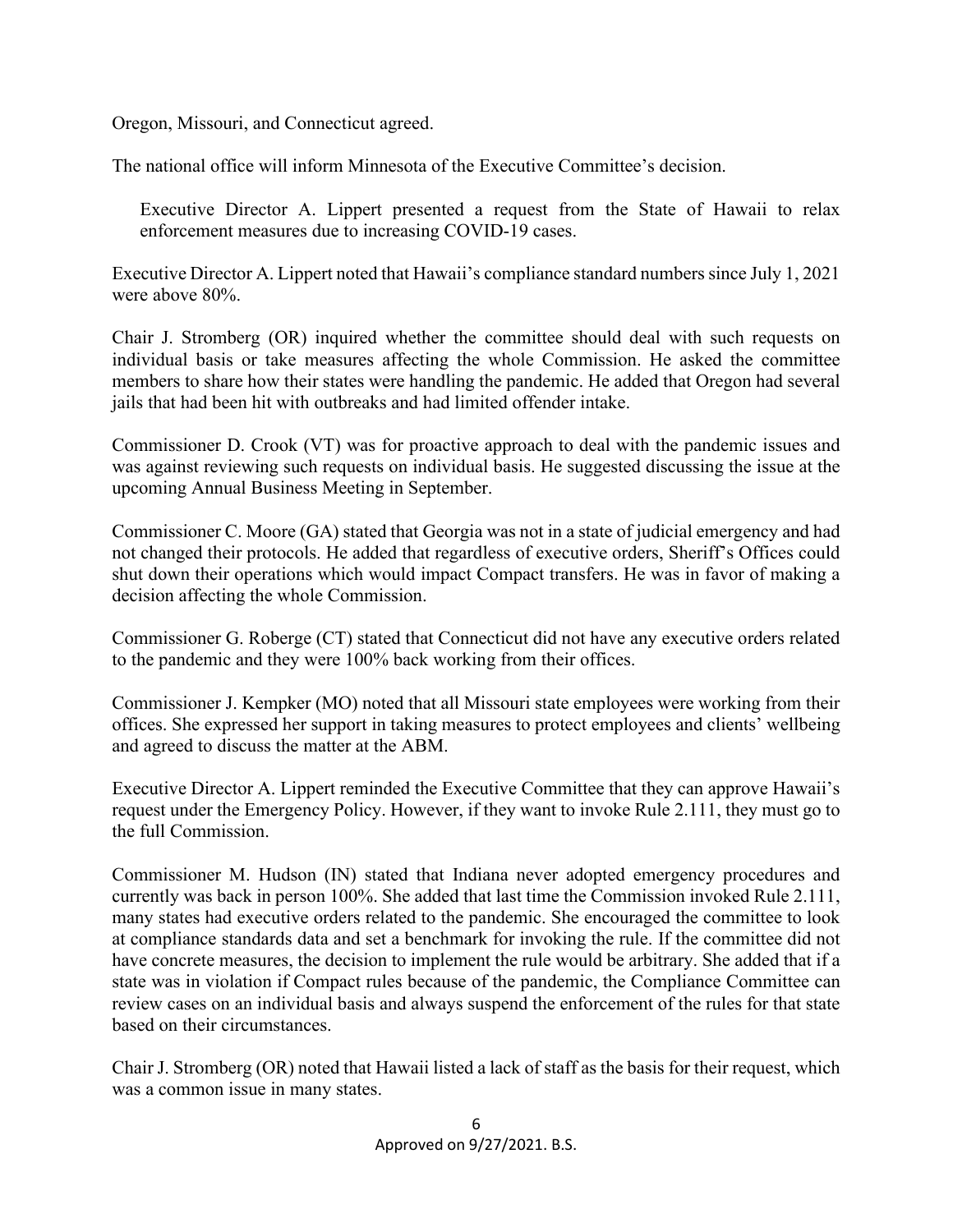He asked the national office to prepare compliance trends to present to the Commission during this discussion at the Annual Business Meeting.

Commissioner R. Cohen (NM) was in support of postponing the decision on Hawaii's request and discussing the matter at the upcoming ABM.

**Commissioner G. Roberge (CT) moved for the national office to provide a response to Hawaii encompassing the Executive Committee's conversation and its decision to continue the discussion at the ABM. Commissioner C. Moore (GA) seconded. Motion passed.** 

FY 2021 Annual Report was ready for publishing.

The filming for Commission's documentary was half-way through. The completed film will be presented at the next year's Annual Business Meeting.

The national office had engaged with the University of Cincinnati to work on a compact study. The study will be presented at the next year's Annual Business Meeting.

The national office hosted a roundtable on Retaking Challenges. Staff was looking into strategies to make roundtable discussions more interactive and engaging.

#### **Old/ New Business**

Executive Director A. Lippert introduced Drake Greeott, Web Development Manager and new National Office staff member.

#### **Adjourn**

**Commissioner G. Roberge (CT) moved to adjourn. Commissioner C. Moore (GA) seconded.** 

The meeting adjourned at 1:17 pm ET.

Jeremiah Stromberg (Oct 5, 2021 07:47 PDT) [Jeremiah Stromberg](https://eu1.documents.adobe.com/verifier?tx=CBJCHBCAABAAZeWMeff7RzmmEknXsVNNicdsqw9qXQ5t)